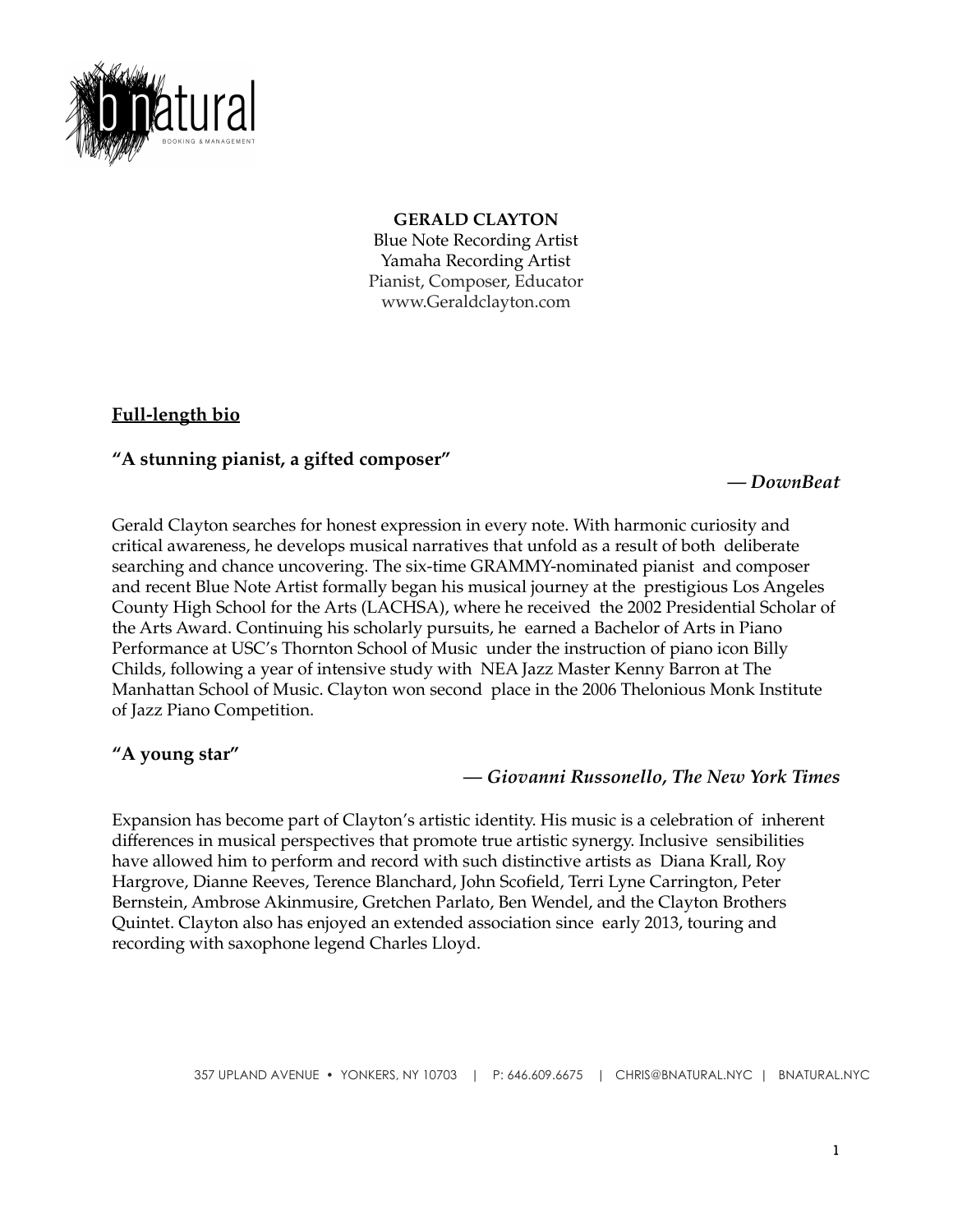#### **"Compelling and urgent"**

#### *— WBGO's Nate Chinen on Happening: Live at the Village Vanguard*

Clayton's discography as a leader reflects his evolution as an artist. His debut recording, Two Shade (ArtistShare), earned a 2010 GRAMMY nomination for Best Improvised Jazz Solo for his arrangement of Cole Porter's "All of You." "Battle Circle," his composition featured on The Clayton Brothers' recording The New Song and Dance (ArtistShare), received a GRAMMY nomination for Best Jazz Instrumental Composition in 2011. He received 2012 and 2013 GRAMMY nominations for Best Jazz Instrumental Album for Bond: The Paris Sessions (Concord) and Life Forum (Concord), his second and third album releases. In 2021, Clayton earned nominations for Best Improvised Jazz Solo and Best Jazz Instrumental Album for his debut release on Blue Note Records Happening: Live at the Village Vanguard.

#### **"A thoroughly enthralling album"**

#### *— DownBeat on Happening: Live at the Village Vanguard*

Capturing the truth in each moment's conception of sound comes naturally to Clayton. The son of beloved bass player and composer John Clayton, he enjoyed a familial apprenticeship from an early age. Clayton honors the legacy of his father and all his musical ancestors through a commitment to artistic exploration, innovation, and reinvention. A mentor himself, he engages students at all levels of development. Most recently, Monterey Jazz Festival Artistic Director Tim Jackson appointed Clayton Director of Next Generation Jazz Orchestra whose full-band rehearsals pivoted to Zoom during the pandemic. The prolific band leader also has served as Musical Director of the Monterey Jazz Festival On Tour, a project that featured his trio along with Ravi Coltrane, Nicholas Payton, Terence Blanchard and Raul Midón on guitar and vocals. In 2016-17, Clayton turned his imaginative curiosity toward uncovering the essence of the Piedmont Blues experience and expression in early 20th Century Durham. A Duke University commission, Clayton's evening-length composition explores a mixed media performance engaging some of the most resonating voices in contemporary music. Piedmont Blues has appeared across the United States at Modlin Center for the Arts, Savannah Music Festival, Music Center at Strathmore, Sheen Center and Centrum's Jazz Port Townsend.

## **"Clayton's piano contributions, in their wild, free-spilling, lyrical aspiration, are consistently stunning"**

#### *— JazzTimes*

Clayton expanded his fascination with mixed media in 2019 when he received a commission from Los Angeles County Museum of Art (LACMA) to compose a musical pendant for visual artist Charles White's "5 Great American Negroes"mural. Seeking to bring race and racial tensions to the surface for his audiences, Clayton titled the quintet project White Cities: A Musical Tribute to Charles White. His intention for the piece is one of beauty and engagement as well as introspection and discomfort. Throughout the pandemic, Clayton has continued aligning his work with social inquiry and unrest and the fragmentation of progress. In January 2020, he began work on the critically acclaimed score for Sam Pollard's award-winning documentary MLK/FBI which garnered international praise for its stark, honest handling of a subject matter that often receives incomplete treatment or outright erasure. The emotional resonance of Clayton's score imbues the film with subtle, lingering moments of struggle and humanity, and helps capture a complex arc of an enduring subject.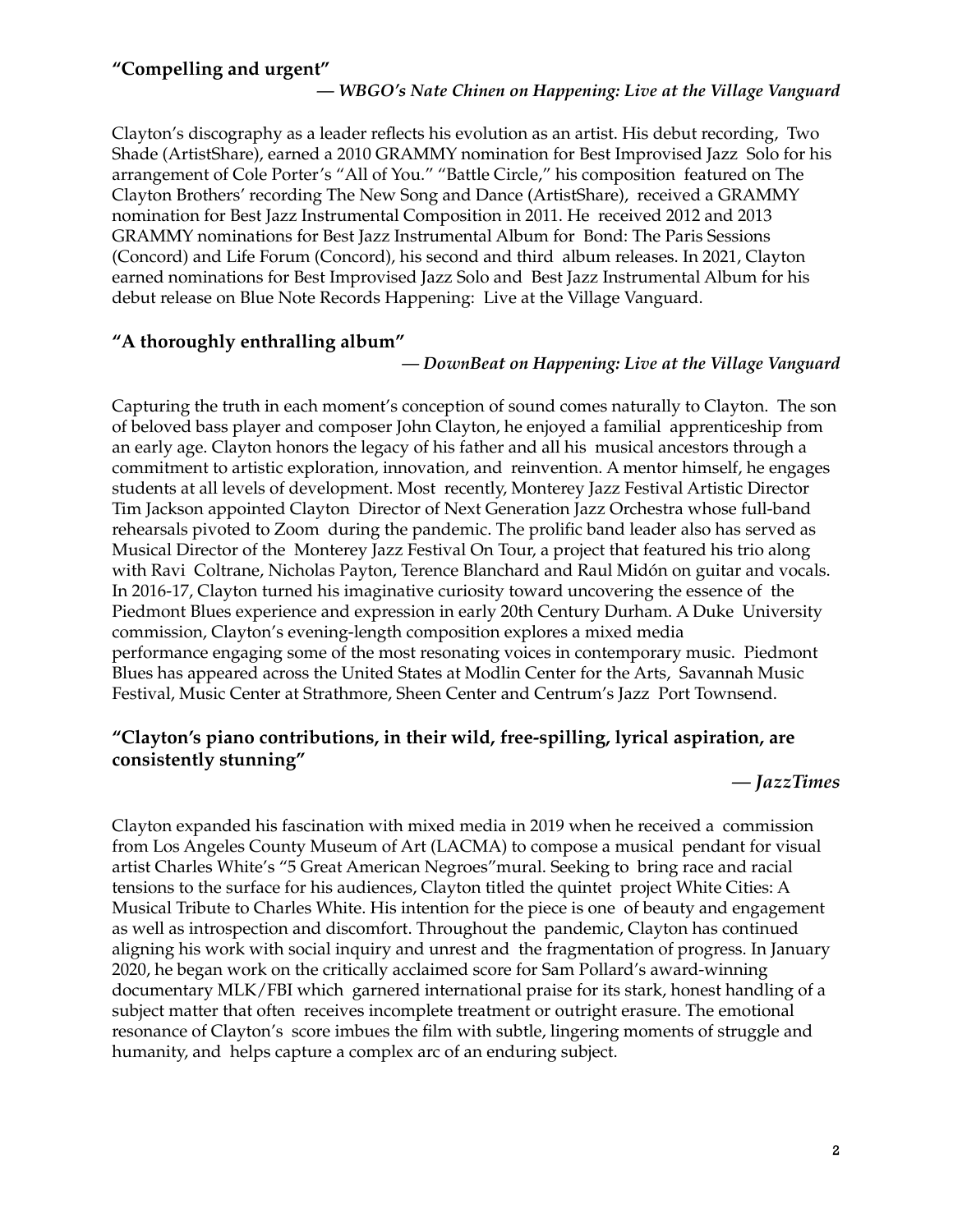# **"Clayton approaches…with pensive grace as he slowly unravels thick, striking chords"**

#### **—** *DownBeat*

Clayton looks forward to continuing to populate an international tour schedule for his latest projects, as well as pursuing new musical and interdisciplinary concepts and collaborations. To keep up with Clayton's tour schedule, visit his frequently updated calendar and follow his social channels.

# **Condensed bio**

# **"A stunning pianist, a gifted composer"**

#### **—** *DownBeat*

Gerald Clayton searches for honest expression in every note. The six-time GRAMMY-nominated pianist-composer and recent Blue Note Artist began formal studies at Los Angeles County High School for the Arts. He earned a Bachelor of Arts in Piano Performance at USC's Thornton School of Music under the instruction of Billy Childs, following a year of intensive study with NEA Jazz Master Kenny Barron at The Manhattan School of Music. In 2006, Clayton won second place in the Monk Institute of Jazz Piano Competition.

Inclusive sensibilities have allowed Clayton to collaborate with such distinctive artists as Diana Krall, Roy Hargrove, Dianne Reeves, Terence Blanchard, John Scofield, Terri Lyne Carrington, Peter Bernstein, Ambrose Akinmusire, Gretchen Parlato, Ben Wendel, the Clayton Brothers Quintet and legendary band leader Charles Lloyd. He currently serves as Director of Next Generation Jazz Orchestra and has served as Musical Director for Monterey Jazz Festival On Tour.

Over the years, Clayton's playing and original works have received GRAMMY recognition for Best Improvised Jazz Solo, Best Jazz Instrumental Composition and Best Jazz Instrumental Album — a nomination he earned most recently for his debut release on Blue Note Records *Happening: Live at the Village Vanguard.*

Clayton honors the legacy of his father, bassist-composer John Clayton, and all his musical ancestors through a commitment to exploration and honesty. In 2016, he attempted to render the Piedmont Blues experience and expression in early 20th Century Durham. A Duke University commission, Clayton's evening-length composition *Piedmont Blues* features a mixed media performance of critical acclaim. In 2019, he received a commission from Los Angeles County Museum of Art to compose a musical pendant for artist Charles White's "5 Great American Negroes" mural. Seeking to spotlight race and racial tensions, Clayton titled the project *White Cities: A Musical Tribute to Charles White*. In January 2020, he began work on the critically-acclaimed score for Sam Pollard's award-winning documentary *MLK/FBI*. The emotional resonance of Clayton's score imbues the film with subtle, lingering moments of struggle and humanity, and helps capture a complex arc of an enduring subject.

## **Micro-bio**